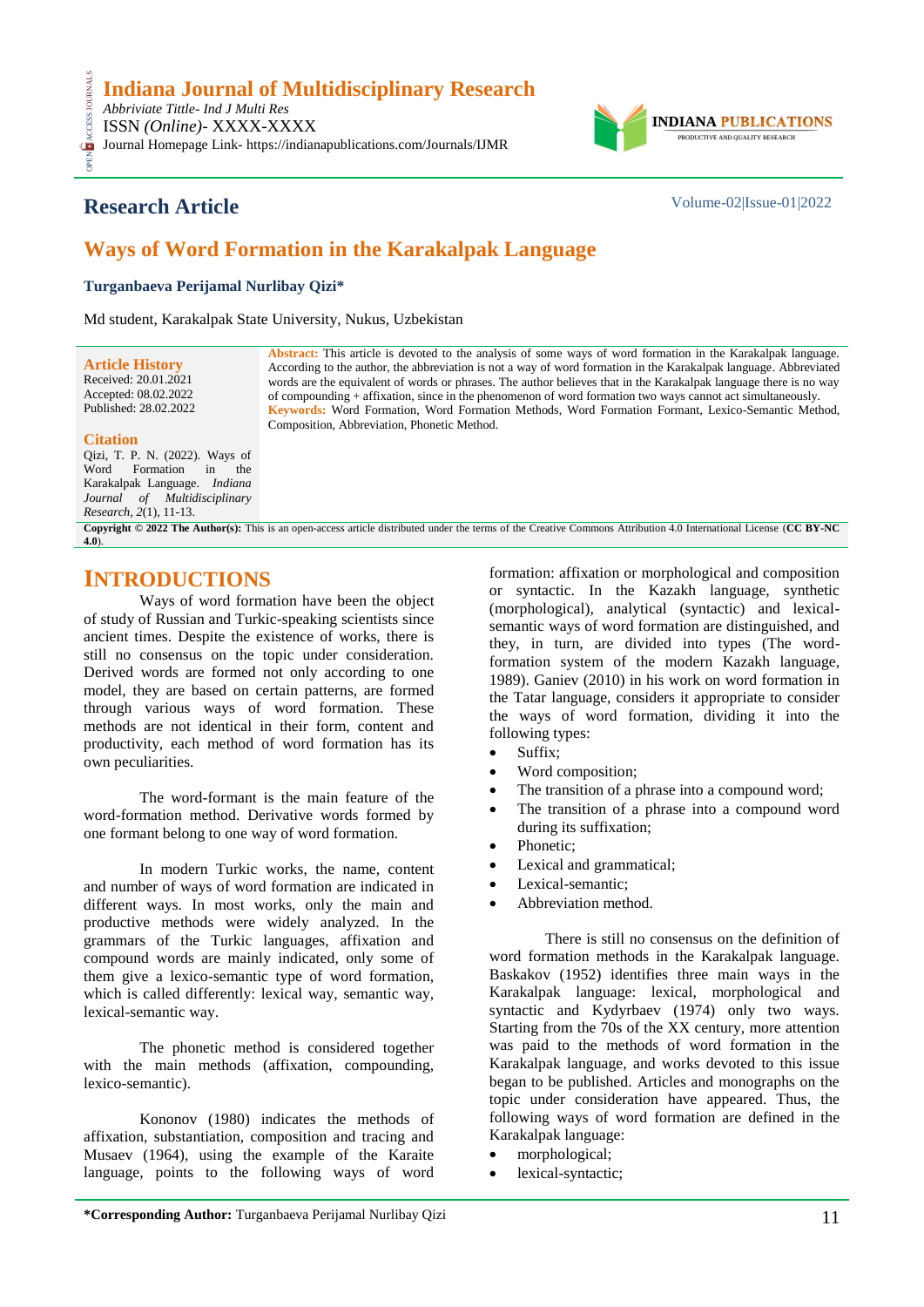- morphological-syntactic;
- lexico-semantic (Bekbergenov, 1976), and phonetic is not even considered as a way of word formation.

In another textbook on the morphology of the Karakalpak language, the following ways of word formation are indicated:

- morphological;
- morphological-syntactic;
- lexical-semantic;
- phonetic-semantic [Modern Karakalpak language, 1981].

Here, although a general description of the phonetic-semantic method is given, this method is not discussed in the formation of parts of speech. In the work "Grammar of the Modern Karakalpak Literary Language" (in the Karakalpak language), two ways of word formation of the Karakalpak language are distinguished: morphemic and non-morphemic. They, in turn, are divided into the following types: morphemic method:

- $\triangle$  affixation.
- $\div$  compounding,
- $\bullet$  compounding + affixing and
- $\triangleleft$  abbreviation; and non-morphemic:
	- lexical-semantic, lexical-syntactic way (Grammar of modern Karakalpak literary language, 1994).

In the works devoted to word formation in the Karakalpak language, the morpheme method is considered from the following point of view: "... in the formation of derivative words with a new meaning, the stem and auxiliary morpheme, the stem morpheme and the stem morpheme are combined and combined. This method in the Karakalpak language is considered very productive. According to the type of morphemes, according to the nature of the adjunction, it is divided into the following types:

- affixation;
- word composition;
- word composition and affixation;
- abbreviation.

When words are formed by the method of word formation + affixation, some phrases turn into compound words through word-building morphemes. The word-formation morpheme plays an important role in the transition to compound words" (Grammar of modern Karakalpak literary language) In some sources, this method is called the "morphological-syntactic method". In our opinion, two methods are used in such education. In the phenomenon of word formation, two methods cannot act simultaneously. For example, in the word úsh-múyesh-lik (triangle), the word "úshmúyeshlik" is first formed to indicate the number of angles. This method is considered word formation or compositional. Since these words denote the name of one concept, they are considered one whole unit, they

cannot be separated again. By joining the word "úshmúyesh" the derivational affix -lik forms another unit that has nothing to do with word formation. Otherwise, we would have to choose separate terms for words like tártip-li-lik (discipline), bil-im-paz (scientist). Therefore, it would be appropriate to attribute such words to words formed by the affixation method. There are many abbreviations in the language. They, in most cases, are formed from the reduction in various ways of compound compound words.

For example, a vilik-bicycle, BMSh (UN) - Birlesken milletler shólkemi (United Nations Organization), etc. Words of this type both in Russian and in most Turkic languages, including Karakalpak, are called shortened words formed by abbreviation. In our opinion, there is no phenomenon of word formation in the appearance of such words. The appearance of words in this way is not observed in all parts of speech, it is found only in some types of nouns. Secondly, abbreviated words are the equivalent of words or phrases. If so, then a new lexical unit is not formed in a similar way, because for this it must differ in meaning from the previous one. Here it is appropriate to conclude that a variant of an existing word or phrase in the language is being formed. Therefore, in the Karakalpak language, the abbreviation is not a wordformation method.

The phonetic method is considered one of the unproductive methods not only in the Karakalpak language, but also in the Turkic languages in general. Only recently has more attention been paid to this method. A. N. Kononov points to two types of phonetic word formation: a) the movement of sounds: ko'r-ko'z, aka-uka; b) - ir- [4, p. 104].

N. A. Baskakov considers the transition of a word to a new meaning in connection with a change in stress as a phonetic method: jazba - jazba  $[1, p. 170]$ . Recently, especially, the transition of a word to a new meaning by moving sounds in a word has become considered as a certain type of word formation. For example: kún (day) - tún (night), kóz (eyes) - kór (look), etc. Of course, such phonetic changes in a word can only be identified on the basis of historical and etymological research. Therefore, a number of researchers believe that there is no phonetic way of word formation in the Turkic languages. Indeed, in modern languages, in as a result of phonetic changes in a word, words with a new meaning are not formed, but there are examples that fully prove that, in a certain historical period, these words were formed precisely through this method.

Thus, in the Karakalpak language there are the following main ways of word formation: 1) affixation; 2) word composition; 3) lexical-syntactic; 4) lexicalsemantic; 5) phonetic. Among them in. In the modern Karakalpak language, affixation and word formation are